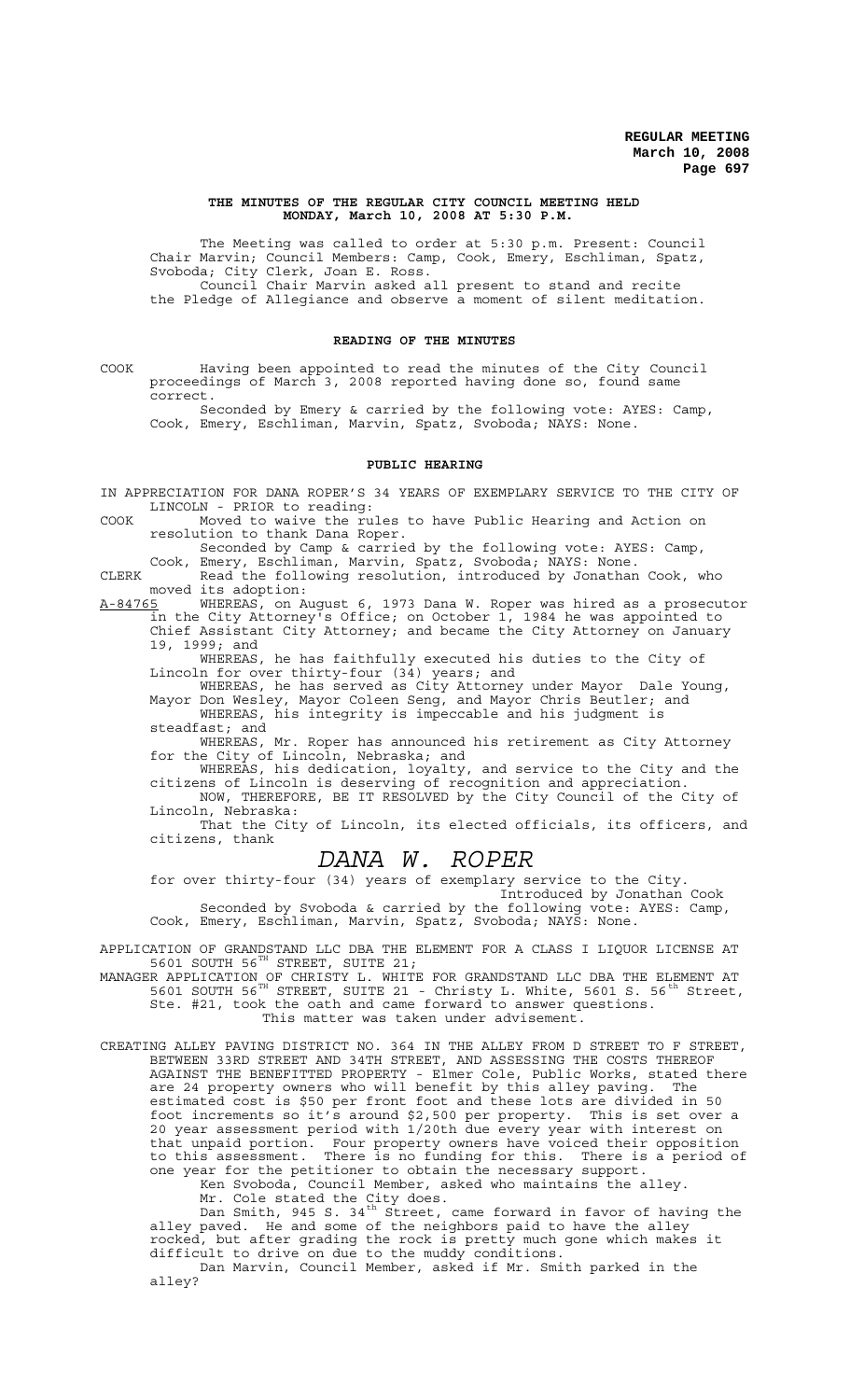> Mr. Smith answered he had a camper and a truck parked back there, but it is too muddy to get them out at this time. Brent Matz, 900 S. 33<sup>rd</sup> Street, came forward to present a petition signed by the neighbors asking this project be denied. He received 14 of the 24 homeowner signatures on this block. He asked this not be approved because it is a hardship for many to afford at this time and

> benefits only a handful of individuals. He is willing to pay for gravel. Jonathan Cook, Council Member, asked if these lots are essentially

> all the same size so with the 14 signatures he has a majority of frontage?

Mr. Matz answered that is correct.

Trudy Johnson, 3345 F Street, presented a letter for the record in opposition.

Amy McCord,  $1027$  S.  $34<sup>th</sup>$  Street, stated she has signed the petition in opposition. She added they recently had to have their alley dug up to replace their sewer line and is concerned if there is concrete over it that would have to be broken up and replaced.

Mr. Cook asked if the City had to do work on the utilities in the alley the City would have to replace the concrete right?

Mr. Cole answered if the City did the work that is correct. Mr. Cook asked if the homeowners had to put in a new sewer line up

to City's pipe they would be responsible for replacing the concrete? Mr. Cole answered they deal with this as a plumbers cut. The

Public Works division would take care of the patch needed in the alley. It would be under their permit for plumbing or sewer.

Mr. Cook asked if there is extra cost to tear up a street or alley?

Mr. Cole answered it falls under the plumbing code which they would have to pay.

Robin Eschliman, Council Member, asked if it was Mr. Cole's recommendation to move this item forward?

Mr. Cole stated he was neutral. The applicant still has to secure at least 13 properties to get this to come before the Council under resolution form. He has one year to secure this.

This matter was taken under advisement.

APPROVING A LEASE AGREEMENT BETWEEN B&J PARTNERSHIP LTD. AND THE CITY OF LINCOLN FOR OFFICE SPACE AT 850 Q STREET FOR A PERIOD OF MARCH 1, 2008 THROUGH FEBRUARY 29, 2012 - David Landis, Director of Urban Development, stated the contract w/Republic Management ends August, 2008. He stated that more room is much needed and this agreement will allow the parking staff to move into this area paying the same amount of money for more space. B&J Partnership would like to have a 3% escalator and a locked in contract for the next five years. The location would be more appropriate.

Mr. Marvin asked Ken Smith about the reorganization of the parking system.

Ken Smith, Urban Development, stated this is to bring other services under parking area and for expansion to grow. This matter was taken under advisement.

APPROVING THE CITY OF LINCOLN REDEVELOPMENT AGREEMENT (SAWMILL PROJECT) BETWEEN THE CITY AND SAWMILL BUILDING PARTNERSHIP FOR THE REDEVELOPMENT OF AN EXISTING BUILDING GENERALLY LOCATED AT 8TH AND S STREETS INTO APPROXIMATELY 21,000 SQUARE FEET OF OFFICE/RETAIL USE (REDEVELOPMENT IMPROVEMENTS); AND THE REMOVAL AND RELOCATION OF SANITARY SEWER AND LES ELECTRICAL LINES AND THE CONSTRUCTION OF SIDEWALKS, STREET CURB MODES, DRIVING ISLE AND STREETSCAPE IMPROVEMENTS IN PROPOSED VACATED S STREET Hallie Salem, Urban Development, came forward to present the agreement with the Phase I of the North Haymarket Arts and Humanities Center Block. The developer continues to negotiate a redevelopment agreement for the rest of Block 21. The tax increment financing funds generated by the private investment is expected to be \$263,000. The City agrees to use the TIFF generated to relocate and install sanitary sewer, relocate and install electrical lines, design and install sidewalk and landscaping improvements on the south side of S Street as well as design and install other S Street public access improvements as they relate to the vacation of S Street for the purpose of creating parking. The City agrees to vacate the East-West alley on the block and provide first right of refusal for up to 16 parking stalls in the Haymarket Parking Garage.

Ms. Eschliman asked if anything has been added or changed since it was less value a year ago? Is there more value to come?

Ms. Salem answered this is just Phase I the northwest corner of Block 21. The entire block is expected to be redeveloped. This is about 1/4 of the block.

Mr. Camp asked if the TIFF will be used to take down the big power lines down?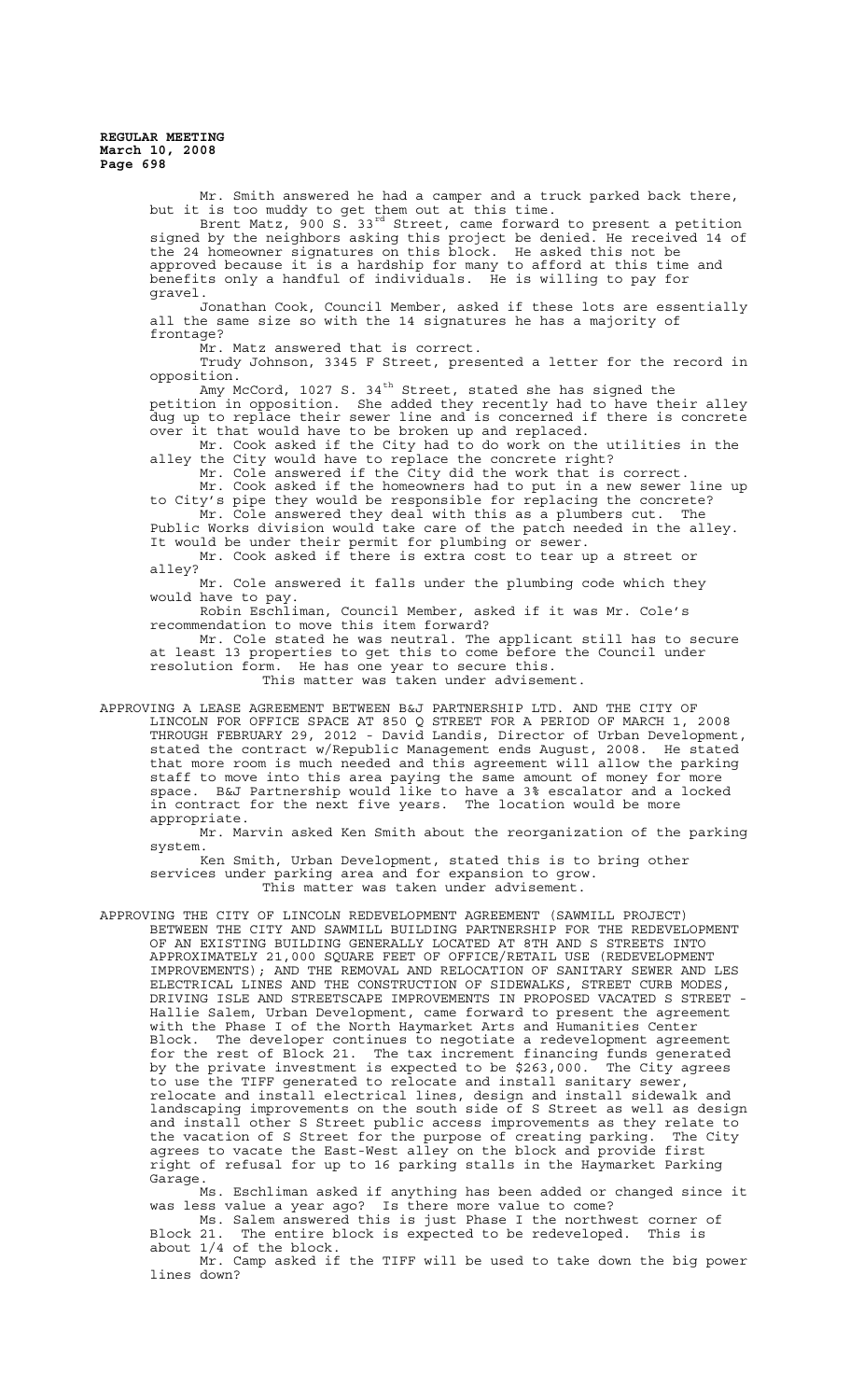Ms. Salem stated no they could not be moved. Just the wooden poles will be removed.

Mr. Camp asked how much sales tax will be generated from this project?

Ms. Salem answered she did not know.

Mr. Camp wanted to know more about the vacation of S Street.

Ms. Salem said that S Street is one block and the purpose of the vacation is to create additional parking, but traffic would be able to continue using that street.

Mr. Camp asked if that would be private parking?

Ms. Salem stated there are two options being looked at with one being able to vacate and convey the property to the adjacent owners or for the City to put a public street on S Street and lease the spaces. There would be no more meters on that street.

Mr. Camp asked if there was a way to keep S Street since we have to have the public access to  $9^{th}$  Street and could it be configured this way and the City create more parking?

Ms. Salem stated that is possible, but the City would not be able to create as much parking. There would not be as much control as to who could park there and INS might have a concern with that.

Mr. Camp asked if this would become a private street? Ms. Salem stated it could either be a private street or an actual lot with a drive thru.

Doug Emery, Council Member, asked if this would still be used by INS and the Post Office.

Ms. Salem said "Yes it would be open."

Kent Seacrest, Seacrest & Kalkowski, 1111 Lincoln Mall, Suite 350, came forward representing the Sawmill Building Partnership. It is hoped that in a couple months the remaining 3/4 of the block agreements can be brought before the Council. The Press Association and the University of Nebraska agreements are being worked out. The agreement states the right to rent at the City's ongoing rate of 60 parking spaces. This street is 120 feet compared to other public streets at 100 feet. The street could be reduced to 100 feet and then City parking could be added and still have a public street with access to  $9^{th}$  Street. The second option would be to turn it into a private roadway and dedicate a public access easement so the public can still go down S Street for access to 9<sup>th</sup> Street. This allows the mail trucks to continue to use this street. He stated they are putting more retail in which will mean more sales tax.

Mr. Camp asked as far as property tax as you see the whole block with partnership with the University what does that do to the real estate tax?

Mr. Seacrest the east half of the block would be the University of Nebraska for Arts and Humanities so would be tax exempt. The west half of the block would be taxable and those would have some of the most expensive property values. Hopefully some day the southwest corner could have a four or five story building on it.

Ms. Eschliman asked about the 48 jobs cited.

Mr. Seacrest stated this is retail. There is a construction company, a major architectural firm, and a U.S. Senators office which provides quite a few jobs to that neck of the woods. This matter was taken under advisement.

### **\*\* END OF PUBLIC HEARING \*\***

## **COUNCIL ACTION**

## **REPORTS OF CITY OFFICERS**

SETTING THE INTEREST RATE AND LEVYING THE ASSESSMENTS ON SPECIAL ASSESSMENT GROUP I OF THE BOARD OF EQUALIZATION HELD MARCH 3, 2008 - CLERK read the following resolution, introduced by Jonathan Cook, who moved its

adoption:<br>A-84766 BE BE IT RESOLVED by the City Council of the City of Lincoln, Nebraska, that:

The special taxes assessed Feb/ 25. 2008, to pay the costs of the improvements in the Water District 1197, are hereby levied and shall bear interest at 6.02% per annum and that the period of time in which the assessments are to be paid shall be as follows: 20 years - Water District 1196

Introduced by Jonathan Cook Seconded by Svoboda & carried by the following vote: AYES: Camp, Cook, Emery, Eschliman, Marvin, Spatz, Svoboda; NAYS: None.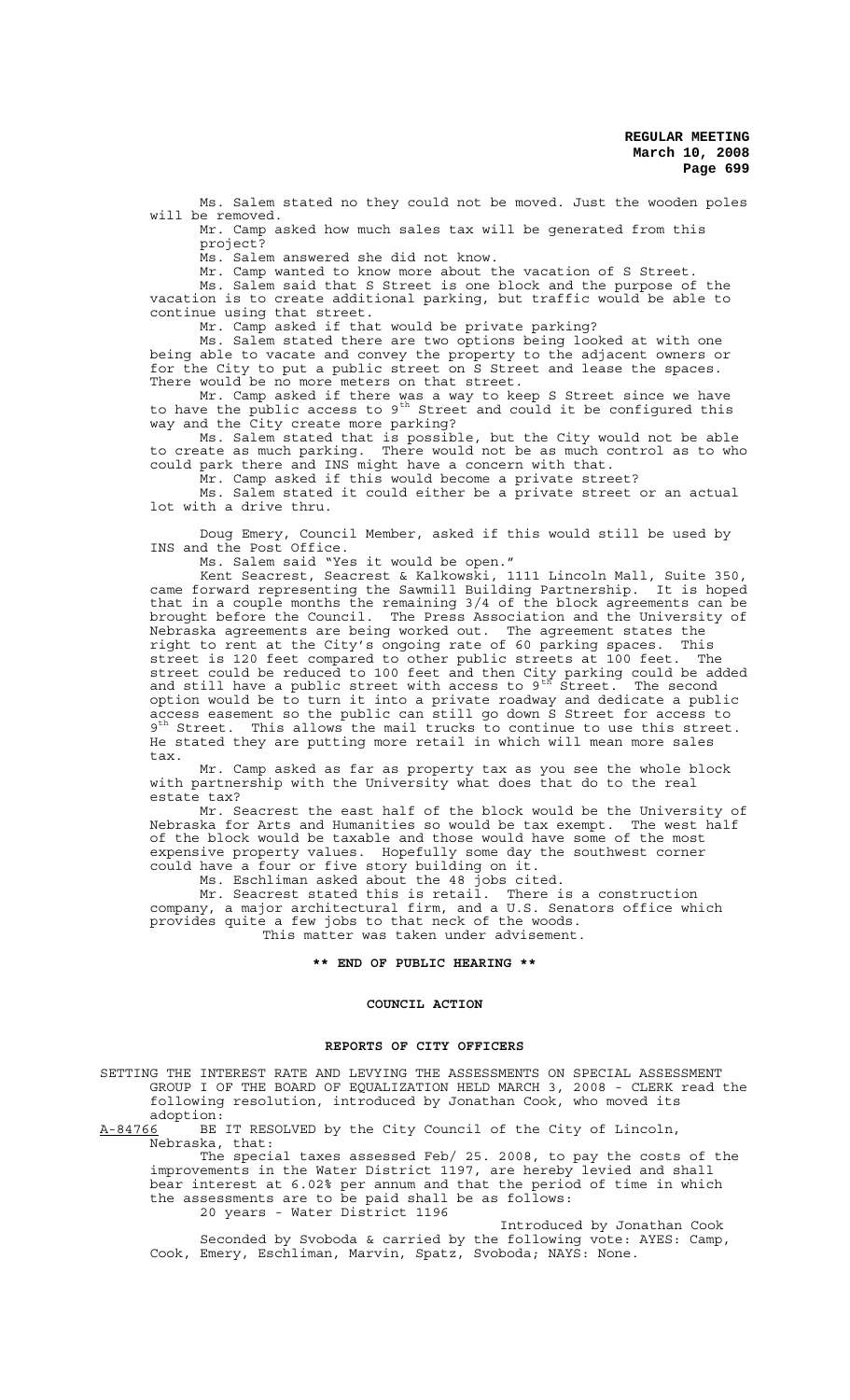- ACCEPTING THE REPORT ON BOARD OF EQUALIZATION TO CITY COUNCIL ON SPECIAL ASSESSMENT GROUP I WATER DISTRICT 1197 - CLERK presented said report which was approved and placed on file in the Office of the City Clerk.
- LINCOLN WATER & WASTEWATER SYSTEM RECAPITULATION OF DAILY CASH RECEIPTS FOR FEBRUARY 2008 - CLERK presented said report which was placed on file in the Office of the City Clerk. **(8-71)**
- REPORT FROM CITY TREASURER OF FRANCHISE TAX FOR THE MONTH OF JANUARY, 2008 FROM AQUILA - CLERK presented said report which was placed on file in the Office of the City Clerk. **(16-1)**
- REPORT FROM CITY TREASURER OF TELECOMMUNICATION OCCUPATION TAX FOR JAN.-DEC., 2007: TALK AMERICA; OCT.-DEC., 2007: MATRIX, TWC DIGITAL PHONE,<br>ACCESSLINE, IDT, AIRESPRINGS, AIRCELL, CAUSED BASED COMMERCE, PNG ACCESSLINE, IDT, AIRESPRINGS, AIRCELL, CAUSED BASED COMMERCE, PNG, COMTEL, TELENATIONAL, MEGAPATH, OPEX, SOUTHWEST, RELIANCE, STARTEC GLOBAL,WINDSTREAM NEBRASKA: DECEMBER, 2007: TWC DIGITAL PHONE, WINDSTREAM NEBRASKA, WINDSTREAM SYSTEMS OF THE MIDWEST, CRICKET, AT&T OF MIDWEST, NEW CINGULAR WIRELESS, USCOC OF GREATER IOWA, NEBRASKA TECHNOLOGY & TELECOMM.,TRANS NATIONAL, GLOBAL CROSSING, VERIZON SELECT, NETWORK BILLING, BUSINESS PROD. SOLUTIONS, CIMCO, TON SERVICES, NORSTAN NETWORK, GUARANTEED PHONE, IBM GLOBAL, QUANTUM SHIFT, KDDI AMERICA, ADVANCED TEL, TRACFONE WIRELESS, LDMI, INTELLICALL OPERATOR, EARTHLINK, XO COMMUNICATIONS, VOICECOM, VERIZON-BELL ATLANTIC, PRIMUS, TCG OMAHA, GLOBAL CROSSING BANDWIDTH, BROADWING, USCOC OF NEBRASKA/KANSAS, MCLEOD USA, GLOBALSTAR USA, QWEST, ON STAR, TELECORP, VIRGIN MOBILE USA, WORKING ASSETS FUNDING, UCN, ACN, WHOLESALE CARRIER, MOVIDA, WHO'S CALLING, BROADBAND DYNAMICS, AIRNEX, CINCINNATI BELL DISTANCE, NEW EAGLE; JANUARY, 2008: AT&T COMM. OF MIDWEST, LEVEL 3, TWC DIGITAL, COMTEL TELCOM ASSETS, ACN, QWEST, LEVEL 3, GLOBALCOM, TCG OMAHA, SBC LONG DISTANCE, FIRST COMM, NEXTEL WEST, ACCERIS, GTC TELECOM, TRI-M, ENHANCED, LIGHTYEAR, ZONE, COVISTA, 360ONETWORK (USA), ATS MOBILE, UNITE PRIVATE NETWORKS, NOS, NOSVA, BUSINESS TELECOM, WINDSTREAM SYSTEMS OF THE MIDWEST, WINDSTREAM NEBRASKA, ONE VERIZON WAY, SPRINT SPECTRUM, SPRINT COMM., AT&T COMM. OF MIDWEST, NEXTEL, ALLTEL, ALLTEL COMMUNICATIONS OF NEBRASKA, D&D - CLERK presented said report which was placed on file in the Office of the City Clerk. **(20)**
- REPORT FROM CITY TREASURER OF EMERGENCY 911 TAX FOR THE MONTH OF JANUARY, 2008 FROM AT&T COMM. OF MIDWEST AND BUDGET PHONE - CLERK presented said report which was placed on file in the Office of the City Clerk. **(20-2)**

### **PETITIONS & COMMUNICATIONS - NONE**

### **MISCELLANEOUS BUSINESS - NONE**

### **LIQUOR RESOLUTIONS**

APPLICATION OF GRANDSTAND LLC DBA THE ELEMENT FOR A CLASS I LIQUOR LICENSE AT 5601 SOUTH 56TH STREET, SUITE 21 - CLERK read the following resolution, introduced by Jon Camp, who moved its adoption for approval: A-84767 BE IT RESOLVED by the City Council of the City of Lincoln, Nebraska:

That after hearing duly had as required by law, consideration of the facts of this application, the Nebraska Liquor Control Act, and the pertinent City ordinances, the City Council recommends that the application of Grandstand LLC dba The Element for a Class "I" liquor license at 5601 S. 56th Street, Suite 21, Lincoln, Nebraska, for the license period ending April 30, 2008, be approved with the condition that the premise complies in every respect with all city and state regulations. The City Clerk is directed to transmit a copy of this resolution to the Nebraska Liquor Control Commission.

Introduced by Jon Camp Seconded by Svoboda & carried by the following vote: AYES: Camp, Cook, Emery, Eschliman, Marvin, Spatz, Svoboda; NAYS: None.

MANAGER APPLICATION OF CHRISTY L. WHITE FOR GRANDSTAND LLC DBA THE ELEMENT AT 5601 SOUTH 56TH STREET, SUITE 21 - CLERK read the following resolution, introduced by Jon Camp, who moved its adoption for approval:

A-84768 MHEREAS, Grandstand LLC dba The Element located at 5601 S. 56<sup>th</sup> Street, Suite 21, Lincoln, Nebraska has been approved for a Retail Class "I" liquor license, and now requests that Christy L. White be named

manager; WHEREAS, Christy L. White appears to be a fit and proper person to

manage said business. NOW, THEREFORE, BE IT RESOLVED by the City Council of the City of Lincoln, Nebraska: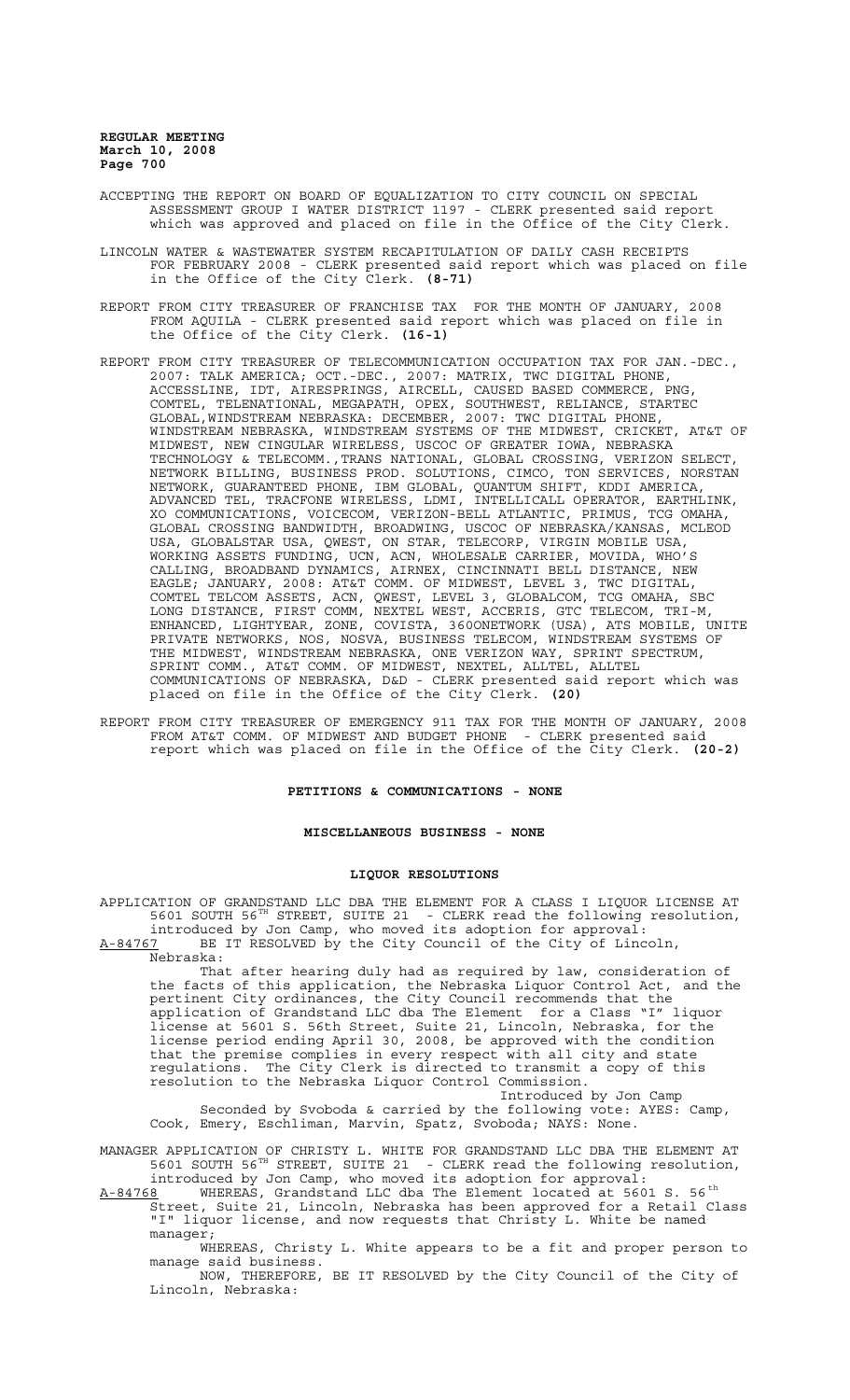That after hearing duly had as required by law, consideration of the facts of this application, the Nebraska Liquor Control Act, and the pertinent City ordinances, the City Council recommends that Christy L. White be approved as manager of this business for said licensee. The City Clerk is directed to transmit a copy of this resolution to the Nebraska Liquor Control Commission.

Introduced by Jon Camp Seconded by Svoboda & carried by the following vote: AYES: Camp, Cook, Emery, Eschliman, Marvin, Spatz, Svoboda; NAYS: None.

# **ORDINANCES - 2ND READING & RELATED RESOLUTIONS (as required)**

APPROVING AN INTERLOCAL AGREEMENT BETWEEN THE CITY AND COUNTY FOR THE IMPROVEMENT OF ALVO ROAD GENERALLY FROM N.W. 12TH STREET TO N. 16TH STREET, AND N. 14TH STREET NORTH AND SOUTH OF ALVO ROAD. (RELATED ITEMS: 08R-37, 08R-38, 08-9) - CLERK read the following resolution, introduced by Robin Eschliman, who moved its adoption:

A-84769 BE IT RESOLVED by the City Council of the City of Lincoln,  $A-84769$  BE<br>Nebraska:

That the attached Interlocal Agreement between the City of Lincoln and Lancaster County, for the improvement of Alvo Road generally from N.W. 12th Street to N. 16th Street, and N. 14th Street north and south of Alvo Road, upon the terms and conditions set forth in said Agreement, which is attached hereto marked as Exhibit "A", is hereby approved and the Mayor is authorized to execute the same on behalf of the City of Lincoln.

The City Clerk is directed to transmit one fully executed original of said Agreement to Susan Starcher for filing with Lancaster County. Introduced by Robin Eschliiman Seconded by Svoboda & carried by the following vote: AYES: Camp,

Cook, Emery, Eschliman, Marvin, Spatz, Svoboda; NAYS: None.

APPROVING THE SECOND AMENDMENT TO THE FALLBROOK ANNEXATION AGREEMENT BETWEEN THE CITY AND NEBCO, INC. FOR THE IMPROVEMENT OF ALVO ROAD GENERALLY FROM N.W. 12TH STREET TO N. 1ST STREET, AND THE FUTURE DESIGN OF N.W. 12TH STREET FROM ALVO ROAD TO HIGHWAY 34. (RELATED ITEMS: 08R-37, 08R-38, 08- 9) (ACTION DATE: 2/11/08) - CLERK read the following resolution, introduced by Robin Eschliman, who moved its adoption:

A-84770 BE IT RESOLVED by the City Council of the City of Lincoln, Nebraska:

That the agreement titled Second Amendment to Conditional Annexation and Zoning Agreement for Fallbrook, which is attached hereto, marked as Attachment "A" and made a part hereof by reference, between the City and NEBCO, Inc. (Owner) outlining certain conditions and understandings between the City and said Owner relating to the annexation and rezoning of approximately 318 acres of land generally located north of Highway 34, south of Alvo Road and west of North 1st Street, is approved.

BE IT FURTHER RESOLVED that the Mayor is authorized to execute the Second Amendment to Conditional Annexation and Zoning Agreement for Fallbrook on behalf of the City.

BE IT FURTHER RESOLVED that the City Clerk is directed to return one fully executed copy of this Agreement to Rick Peo, Assistant City Attorney, for transmittal to the Owner.

BE IT FURTHER RESOLVED that the City Clerk is directed to record the Agreement with the Register of Deeds, filing fees to be paid by the Owner.

Introduced by Robin Eschliman Seconded by Svoboda & carried by the following vote: AYES: Camp, Cook, Emery, Eschliman, Marvin, Spatz, Svoboda; NAYS: None.

AMENDING THE HIGHWAY ALLOCATION BOND ORDINANCE #18863 TO REVISE THE PROJECT DESCRIPTION FOR ALVO ROAD TO INCLUDE THE IMPROVEMENT OF ALVO ROAD GENERALLY FROM N.W. 12TH STREET TO N. 16TH STREET, AND N. 14TH STREET NORTH AND SOUTH OF ALVO ROAD. (RELATED ITEMS: 08R-37, 08R-38, 08-9) (ACTION DATE: 2/25/08) - CLERK read an ordinance, introduced by Robin Eschliman, amending Ordinance No. 18863 by amending Section 1 to revise the project description for Project No. 902270 to provide that the Alvo Road improvements shall be from N.W. 12th Street to N. 16th Street and to also provide for improvements to N. 14th Street; and by repealing Section 1 of Ordinance No. 18863 as hitherto existing, the third time. ESCHLIMAN Moved to pass the ordinance as read.

Seconded by Svoboda & carried by the following vote: AYES: Camp, Cook, Emery, Eschliman, Marvin, Spatz, Svoboda; NAYS: None. The ordinance, being numbered **#19058**, is recorded in Ordinance Book #26, Page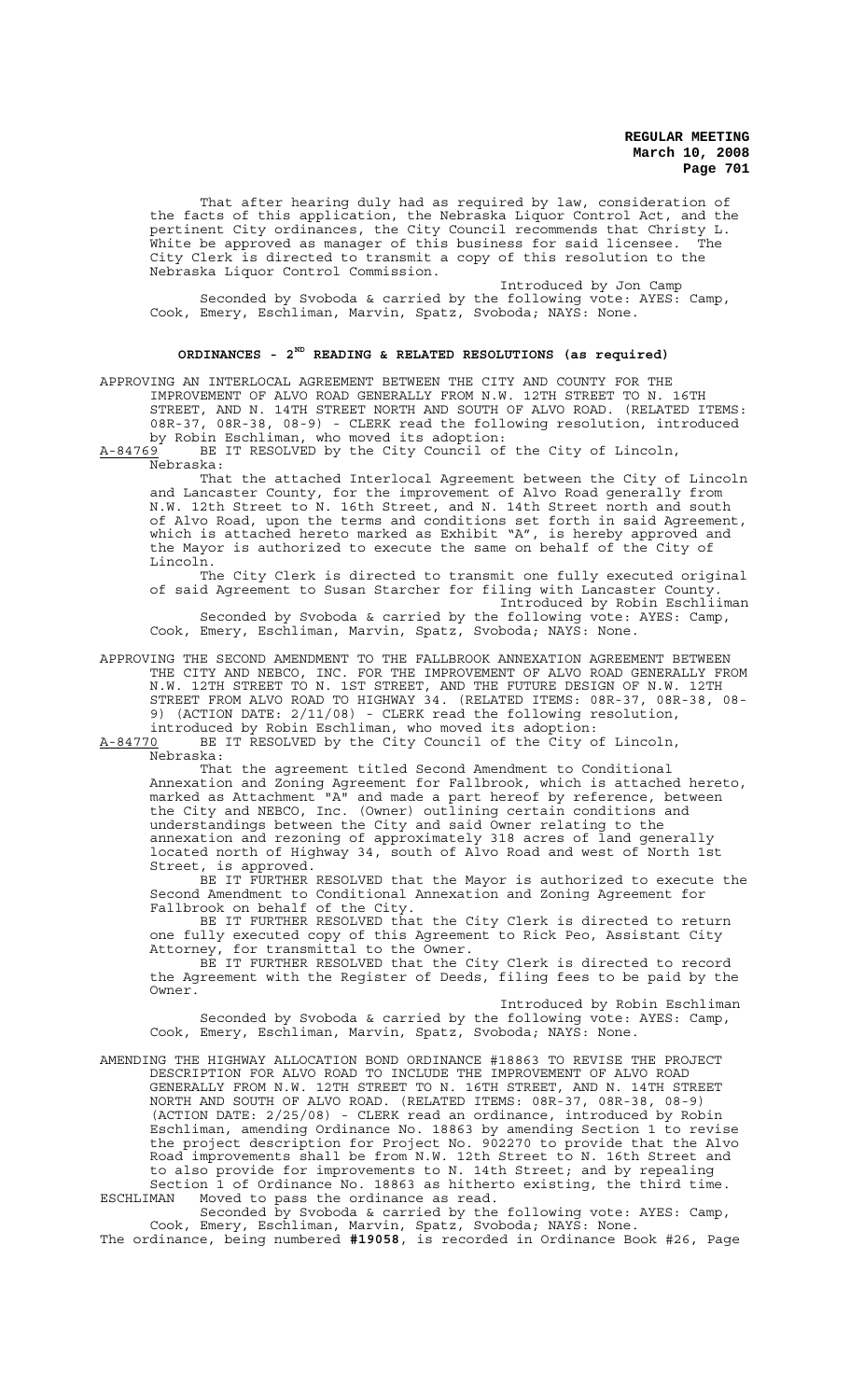- CREATING ALLEY PAVING DISTRICT NO. 364 IN THE ALLEY FROM D STREET TO F STREET, BETWEEN 33RD STREET AND 34TH STREET, AND ASSESSING THE COSTS THEREOF AGAINST THE BENEFITTED PROPERTY - CLERK read an ordinance, introduced by Jon Camp, creating Alley Paving District No. 364 defining the limits thereof, establishing the width of the roadway to be paved and the width of the grading to be done, providing for the curbing, guttering, and relaying of sidewalks, providing for the payment of the cost thereof, designating the property to be benefitted, providing for the acquisition of easements and additional right-of-way, if necessary, and repealing all ordinances or parts of ordinances in conflict herewith, the second time.
- APPROVING A LEASE AGREEMENT BETWEEN B&J PARTNERSHIP LTD. AND THE CITY OF LINCOLN FOR OFFICE SPACE AT 850 Q STREET FOR A PERIOD OF MARCH 1, 2008 THROUGH FEBRUARY 29, 2012 - CLERK read an ordinance, introduced by Jon Camp, accepting and approving a Lease Agreement between B&J Partnership, Ltd. and the City of Lincoln for a lease of approximately 3,217 square feet of space at 850 Q Street, Lincoln, Lancaster County, Nebraska for a four-year term commencing March 1, 2008 and continuing until February 29, 2012 for office use by Parking Services of the Urban Development Department, the second time.

## **PUBLIC HEARING RESOLUTIONS**

- APPROVING THE CITY OF LINCOLN REDEVELOPMENT AGREEMENT (SAWMILL PROJECT) BETWEEN THE CITY AND SAWMILL BUILDING PARTNERSHIP FOR THE REDEVELOPMENT<br>OF AN EXISTING BUILDING GENERALLY LOCATED AT 8TH AND S STREETS INTO OF AN EXISTING BUILDING GENERALLY LOCATED AT 8TH AND S STREETS APPROXIMATELY 21,000 SQUARE FEET OF OFFICE/RETAIL USE (REDEVELOPMENT IMPROVEMENTS); AND THE REMOVAL AND RELOCATION OF SANITARY SEWER AND LES ELECTRICAL LINES AND THE CONSTRUCTION OF SIDEWALKS, STREET CURB MODES, DRIVING ISLE AND STREETSCAPE IMPROVEMENTS IN PROPOSED VACATED S STREET - PRIOR to reading:
- CAMP Moved to amend Bill No. 08R-51 by accepting the substitute City of Lincoln Redevelopment Agreement (Sawmill Project, Phase One of the North Haymarket Arts and Humanities Center Block) attached hereto.

Seconded by Cook & carried by the following vote: AYES: Camp, Cook, Emery, Eschliman, Marvin, Spatz, Svoboda; NAYS: None.

CLERK Read the following resolution, introduced by Jon Camp, who moved its adoption:

A-84771 BE IT RESOLVED by the City Council of the City of Lincoln, Nebraska:

That the City of Lincoln Redevelopment Agreement which is attached hereto, marked as Attachment "A" and made a part hereof by reference, between the City of Lincoln and Sawmill Building Partnership, outlining certain conditions and understandings relating to the redevelopment of property generally located at 8<sup>th</sup> and S Streets for approximately 21,000 square feet of office/retail use, and the removal and relocation of sanitary sewer and LES electrical lines and the construction of sidewalks, street curb modes, driving isle and streetscape improvements in proposed vacated S Street, is approved.

BE IT FURTHER RESOLVED that the Mayor is authorized to execute the Agreement on behalf of the City.

BE IT FURTHER RESOLVED that the City Clerk is directed to return two fully executed copies of this Agreement to Rick Peo, Chief Assistant City Attorney, for distribution to the parties.

BE IT FURTHER RESOLVED that the City Clerk is directed to record the Redevelopment Agreement or a summary memorandum thereof with the Register of Deeds, filing fees to be paid by Sawmill Building Partnership.

Introduced by Jon Camp Seconded by Svoboda & carried by the following vote: AYES: Camp, Cook, Emery, Eschliman, Marvin, Spatz, Svoboda; NAYS: None.

COMPREHENSIVE PLAN CONFORMANCE 08001 - ADOPTING THE SOUTH 19TH STREET REDEVELOPMENT PLAN ON PROPERTY GENERALLY BOUNDED BY SOUTH 18TH STREET ON THE WEST, SOUTH 19TH STREET ON THE EAST, INCLUDING LOTS ON THE EAST SIDE AND ABUTTING SOUTH 19TH STREET, BY WASHINGTON STREET ON THE NORTH AND GARFIELD STREET ON THE SOUTH - PRIOR to reading:

SPATZ Moved to delay for one week with public hearing & action on March 17,2008.

Seconded by Emery & carried by the following vote: AYES: Camp, Cook, Emery, Eschliman, Marvin, Spatz, Svoboda; NAYS: None.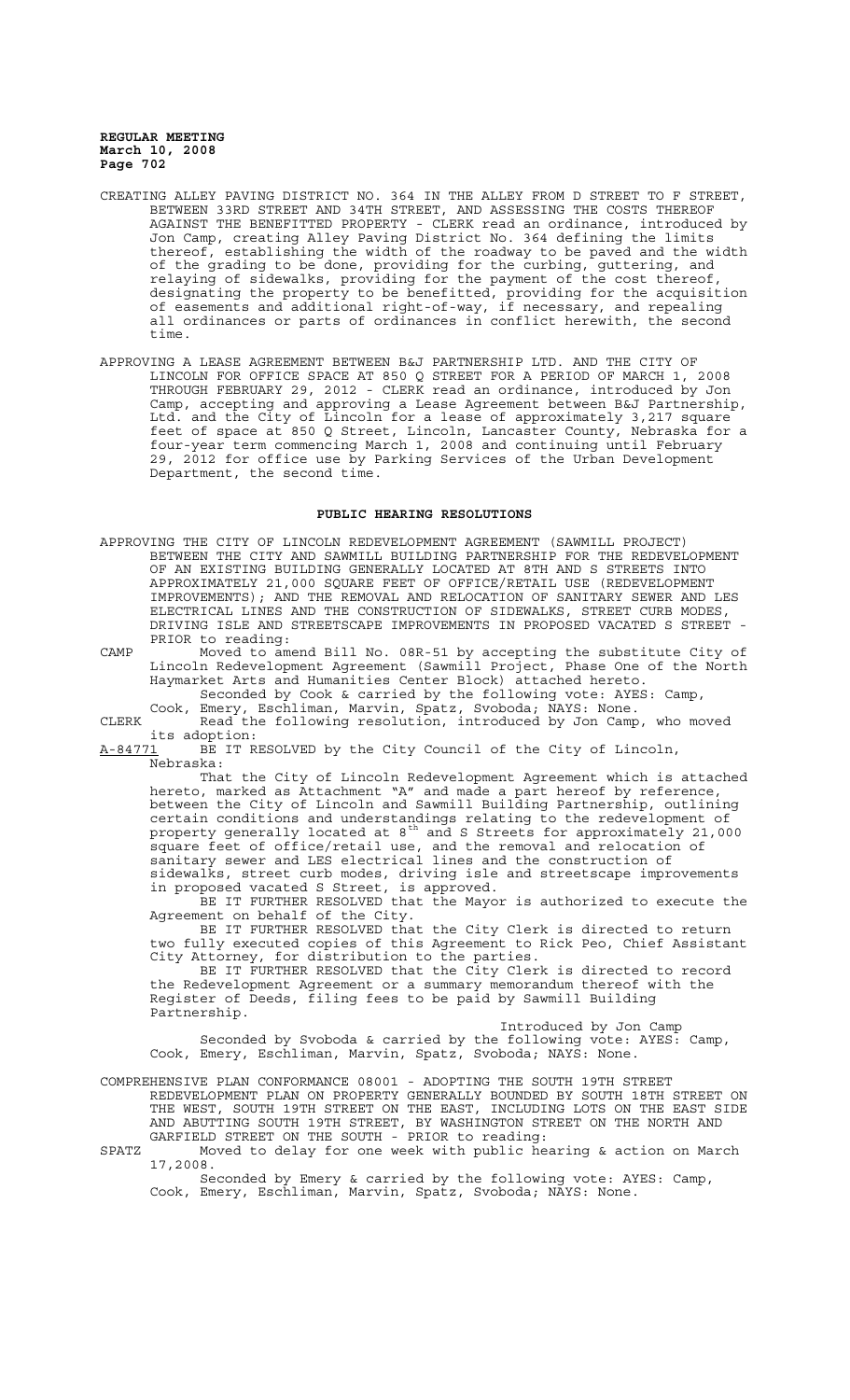APPROVING APPROPRIATIONS IN THE AMOUNT OF \$34,610 FROM THE OPERATION OF KENO LOTTERY FUNDS FOR VARIOUS HUMAN SERVICES - CLERK read the following resolution, introduced by Jon Camp, who moved its adoption:

A-84772 WHEREAS, Resolution No. A-75378 provides that five percent of the gross proceeds realized by the City of Lincoln from the operation of a keno lottery shall be designated for such human services as may be recommended and approved by the Joint Budget Committee, City Council and Lancaster Board of Commissioners; and

WHEREAS, the Joint Budget Committee has recommended that the City Council and Lancaster County Board of Commissioners approve the designation of \$34,610.00 from said gross funds for the human services listed in Attachment "A" (Keno Prevention Fund Round 28) attached hereto and incorporated herein by reference.

NOW, THEREFORE, BE IT RESOLVED by the City Council of the City of Lincoln, Nebraska:

The designation of the \$34,610.00 from gross funds from the operation of keno lottery for the human services listed in Attachment "A" is hereby approved and the Mayor is authorized to enter into grant contracts with Lancaster County, Nebraska and the respective agencies providing said human services.

Introduced by Jon Camp Seconded by Svoboda & carried by the following vote: AYES: Camp, Cook, Emery, Eschliman, Marvin, Spatz, Svoboda; NAYS: None.

# **ORDINANCE - 1ST READING & RELATED RESOLUTIONS (AS REQUIRED)**

- AMENDING SECTION 9.36.100 OF THE LINCOLN MUNICIPAL CODE RELATING TO UNLAWFUL POSSESSION OF FIREARMS, TO AMEND SUBSECTION (A) LISTING THE OFFENSES FOR WHICH A CONVICTION WITHIN THE LAST TEN YEARS PROHIBITS A PERSON FROM POSSESSING A FIREARM TO INCLUDE THE OFFENSE OF "CRIMINAL ATTEMPT" WHEN THE CRIME ATTEMPTED IS A FELONY OR VIOLATION OF ANY OF THE NEBRASKA STATE STATUTE MISDEMEANORS LISTED IN SECTION 9.36.100(A) - CLERK read an ordinance, introduced by Jonathan Cook, amending Section 9.36.100 of the Lincoln Municipal Code relating to Unlawful Possession of Firearms, to amend subsection (a) listing the offenses for which a conviction within the last ten years prohibits a person from possessing a firearm to provide that the offense of "criminal attempt" (Neb. Rev. Stat. §28-201) shall apply when the crime attempted is a felony or violation of any of the Nebraska State Statute misdemeanors listed in Section 9.36.100(a); and repealing Section 9.36.100 of the Lincoln Municipal Code as hitherto existing, the first time.
- CHANGE OF ZONE 3312 APPLICATION OF RIDGE DEVELOPMENT COMPANY FOR A CHANGE OF ZONE FROM R-3 RESIDENTIAL DISTRICT TO B-2 PLANNED NEIGHBORHOOD BUSINESS DISTRICT ON PROPERTY GENERALLY LOCATED AT N. 14TH STREET AND FLETCHER AVE. (RELATED ITEMS 08-26, 08R-71) (ACTION DATE: 3/24/08) - CLERK read an ordinance, introduced by Jonathan Cook, amending the Lincoln Zoning District Maps attached to and made a part of Title 27 of the Lincoln Municipal Code, as provided by Section 27.05.020 of the Lincoln Municipal Code, by changing the boundaries of the districts established and shown thereon, the first time.
- USE PERMIT 135 APPLICATION OF RIDGE DEVELOPMENT TO DEVELOP APPROXIMATELY 198,825 SQ. FT. OF RETAIL FLOOR AREA, WITH WAIVERS TO REDUCE THE FRONT YARD SETBACKS AND INTERNAL YARD SETBACKS, ON PROPERTY GENERALLY LOCATED AT N. 14TH STREET AND FLETCHER AVE. (RELATED ITEMS 08-26, 08R-71) (ACTION DATE: 3/24/08).
- APPROVING THE 14TH AND ALVO ROAD CONDITIONAL ANNEXATION AND ZONING AGREEMENT BETWEEN LANCASTER COUNTY SCHOOL DISTRICT 001 AND THE CITY OF LINCOLN RELATING TO THE ANNEXATION OF APPROXIMATELY 40 ACRES OF PROPERTY GENERALLY LOCATED SOUTHWEST OF N. 14TH STREET AND ALVO ROAD. (RELATED ITEMS: 08R-74, 08-27, 08-28) (ACTION DATE: 3/24/08).
- ANNEXATION 07004 AMENDING THE LINCOLN CORPORATE LIMITS MAP BY ANNEXING APPROXIMATELY 40 ACRES OF PROPERTY GENERALLY LOCATED SOUTHWEST OF N. 14TH STREET AND ALVO ROAD. (RELATED ITEMS: 08R-74, 08-27, 08-28) (ACTION DATE: 3/24/08) - CLERK read an ordinance, introduced by Jonathan Cook, annexing and including the below described land as part of the City of Lincoln, Nebraska and amending the Corporate Limits Map attached to and made a part of Ordinance No. 18208, to reflect the extension of the corporate limits boundary of the City of Lincoln, Nebraska established and shown thereon, the first time.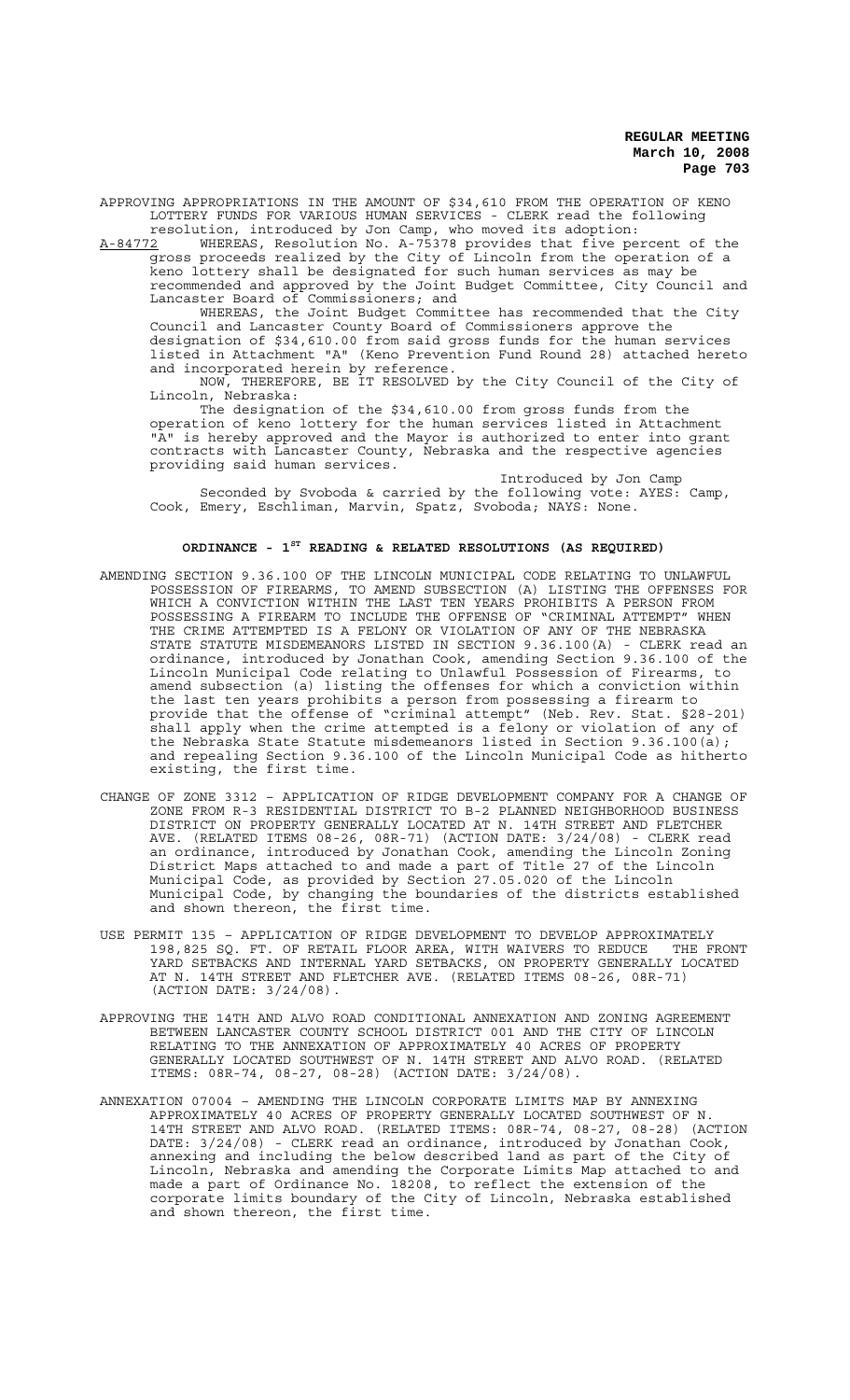- CHANGE OF ZONE 07062 APPLICATION OF LINCOLN PUBLIC SCHOOLS FOR A CHANGE OF ZONE FROM AG AGRICULTURAL DISTRICT TO R-3 RESIDENTIAL DISTRICT, ON PROPERTY GENERALLY LOCATED SOUTHWEST OF N. 14TH STREET AND ALVO ROAD. (RELATED ITEMS: 08R-74, 08-27, 08-28) (ACTION DATE: 3/24/08) - CLERK read an ordinance, introduced by Jonathan Cook, amending the Lincoln Zoning District Maps attached to and made a part of Title 27 of the Lincoln Municipal Code, as provided by Section 27.05.020 of the Lincoln Municipal Code, by changing the boundaries of the districts established and shown thereon, the first time.
- CHANGE OF ZONE 08007 APPLICATION OF MURRAY AND LAURIE DUNN FOR A CHANGE OF ZONE FROM AGR AGRICULTURAL RESIDENTIAL DISTRICT TO R-3 RESIDENTIAL DISTRICT ON PROPERTY GENERALLY LOCATED AT 6610 S. 84TH STREET - CLERK read an ordinance, introduced by Jonathan Cook, amending the Lincoln Zoning District Maps attached to and made a part of Title 27 of the Lincoln Municipal Code, as provided by Section 27.05.020 of the Lincoln Municipal Code, by changing the boundaries of the districts established and shown thereon, the first time.
- CHANGE OF ZONE 08006 AMENDING SECTION 27.45.020 OF THE LINCOLN MUNICIPAL CODE TO ADD CHURCHES AS A PERMITTED USE IN THE H-4 GENERAL COMMERCIAL DISTRICT - CLERK read an ordinance, introduced by Jonathan Cook, amending Section 27.45.020 of the Lincoln Municipal Code to add churches as a permitted use in the H-4 General Commercial District; and repealing Section 27.45.020 of the Lincoln Municipal code as hitherto existing, the first time.

# **ORDINANCES - 3RD READING & RELATED RESOLUTIONS (as required)**

CHANGE OF ZONE 07022 - APPLICATION OF HOPPE PARTNERS LTD. FOR A CHANGE OF ZONE FROM R-6 RESIDENTIAL DISTRICT TO B-4 LINCOLN CENTER BUSINESS DISTRICT ON PROPERTY GENERALLY LOCATED AT THE SOUTHEAST CORNER OF S. 19<sup>TH</sup> AND L STREETS - CLERK read an ordinance, introduced by John Spatz, amending the Lincoln Zoning District Maps attached to and made a part of Title 27 of the Lincoln Municipal Code, as provided by Section 27.05.020 of the Lincoln Municipal Code, by changing the boundaries of the districts established and shown thereon, the third time.

SPATZ Moved to pass the ordinance as read.

Seconded by Svoboda & carried by the following vote: AYES: Camp, Cook, Emery, Eschliman, Marvin, Spatz, Svoboda; NAYS: None. The ordinance, being numbered **#19049**, is recorded in Ordinance Book #26, Page

AMENDING SECTION 12.20.050 OF THE LINCOLN MUNICIPAL CODE RELATING TO PERMITS AND REQUIREMENTS FOR PLANTING, MAINTAINING, REMOVAL, AND DESTRUCTION OF TREES ALONG PUBLIC WAYS TO INCORPORATE THE STREET TREE VOUCHER PROGRAM - CLERK read an ordinance, introduced by Ken Svoboda, amending Section 12.20.050 the Lincoln Municipal Code relating to permits and

requirements for the planting, maintaining, removal, and destruction of trees along public ways to incorporate the Street Tree Voucher Program; and repealing Section 12.20.050 of the Lincoln Municipal Code as hitherto existing, the third time.<br>SVOBODA Moved to pass the ordinance

SVOBODA Moved to pass the ordinance as read. Seconded by Camp & carried by the following vote: AYES: Camp, Cook, Emery, Eschliman, Marvin, Spatz, Svoboda; NAYS: None.

The ordinance, being numbered **#19050**, is recorded in Ordinance Book #26, Page

VACATION NO. 07009 - VACATING N. 1ST STREET FROM THE NORTH RIGHT-OF-WAY LINE OF Q STREET TO THE NORTH PROPERTY LINE OF LOT 57 I.T. (RELATED ITEMS: 08-13, 06R-60) (ACTION DATE: 3/10/08) - CLERK read an ordinance, introduced by Ken Svoboda, vacating North 1st Street from the north right-of-way line of Q Street to the north property line of Lot 57 I.T., and retaining title thereto in the City of Lincoln, Lancaster County, Nebraska, the third time.<br>SVORODA Moved to pass the o

Moved to pass the ordinance as read.

Seconded by Camp & carried by the following vote: AYES: Camp, Cook, Emery, Eschliman, Marvin, Spatz, Svoboda; NAYS: None. The ordinance, being numbered **#19051**, is recorded in Ordinance Book #26, Page

- APPROVING A CONSERVATION EASEMENT AGREEMENT BETWEEN PEOPLE'S CITY MISSION HOME AND THE CITY OF LINCOLN OVER APPROXIMATELY .92 ACRES GENERALLY LOCATED AT N. 1ST AND Q STREET, TO PRESERVE FLOOD STORAGE CAPACITY OF THE EASEMENT AREA. (RELATED ITEMS: 08-13, 06R-60) (ACTION DATE: 3/10/08) - CLERK read the following resolution, introduced by Ken Svoboda, who moved its adoption:
- A-84773 WHEREAS, People's City Mission Home has offered to grant a conservation easement to preserve the flood storage capacity of the easement area over a .92 acres generally located at N. 1st and Q Streets, and legally described as: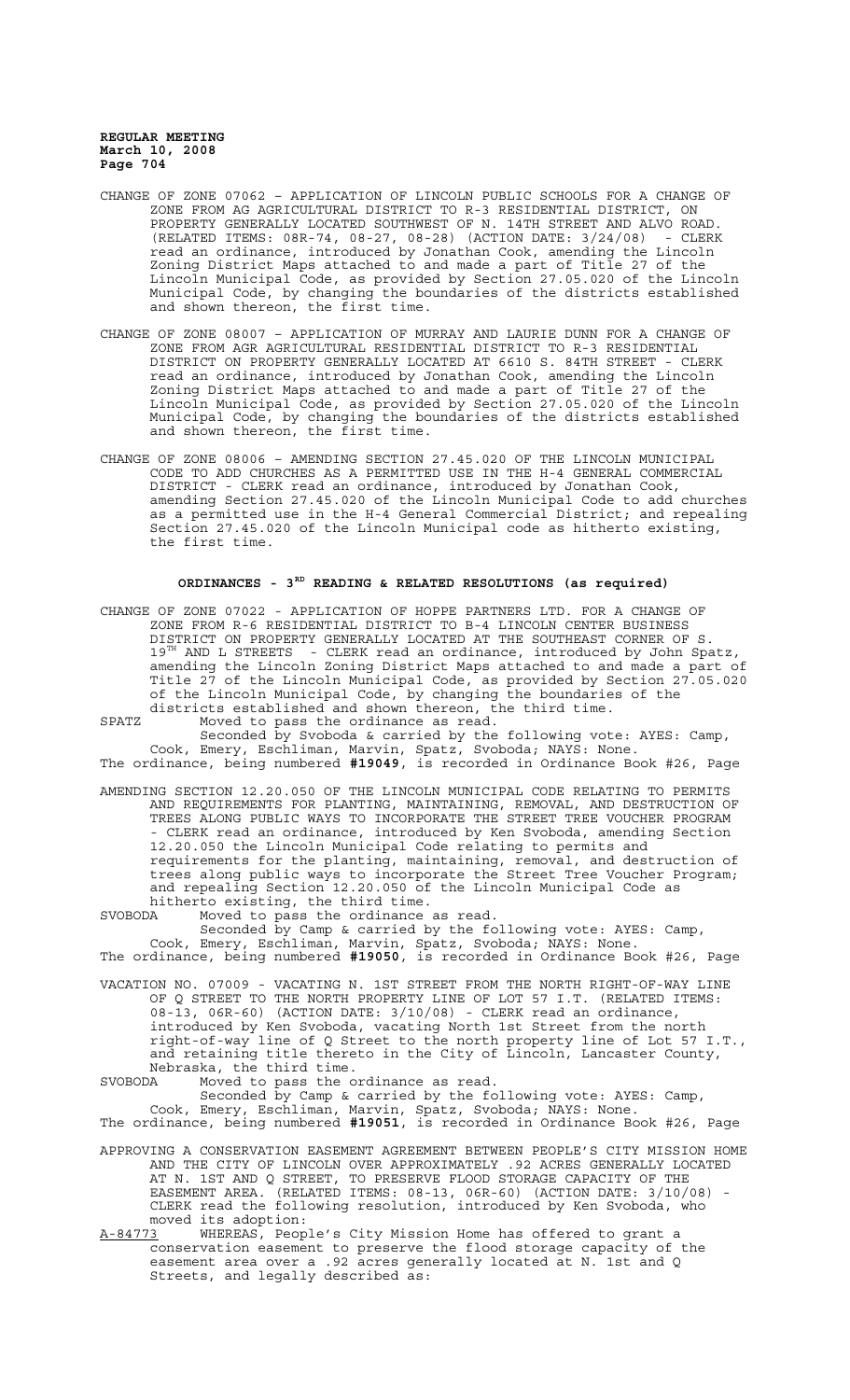A parcel of land located in Section 23, Township 10 North, Range 6 East of the 6th P.M., Lincoln, Lancaster County, Nebraska; commencing at the northeast corner of Lot 3, Peoples City Mission Addition; thence south 00 degrees 10 minutes 04 seconds west, for a distance of 280.00 feet to the point of beginning; thence south 00 degrees 10 minutes 04 seconds west, for a distance of 134 feet; thence north 89 degrees 53 minutes 09 seconds west, for a distance of 299.62 feet; thence north 00 degrees 09 minutes 47 seconds east, for a distance of 134.00 feet; thence south 89 degrees 53 minutes 09 seconds east, for a distance of 299.64 feet to the point of beginning; containing 0.92 acres more or less; and

WHEREAS, acquisition of this conservation easement by the City would further the goals of the Comprehensive Plan relating to preserving the flood storage capacity by restricting the development of the property.

NOW, THEREFORE, BE IT RESOLVED by the City Council of the City of Lincoln, Nebraska:

That, on behalf of the City of Lincoln, Nebraska, the offer of a conservation easement by People's City Mission Home over the tracts of land legally described above and in accordance with the terms of the Conservation Easement Agreement, attached hereto and marked as Attachment "A", is hereby accepted and approved.

BE IT FURTHER RESOLVED that the Mayor is authorized to execute the Conservation Easement Agreement on behalf of the City of Lincoln, Nebraska.

Introduced by Ken Svoboda Seconded by Camp & carried by the following vote: AYES: Camp, Cook, Emery, Eschliman, Marvin, Spatz, Svoboda; NAYS: None.

ANNEXATION 08001 - AMENDING THE LINCOLN CORPORATE LIMITS MAP BY ANNEXING APPROXIMATELY 9.22 ACRES OF PROPERTY GENERALLY LOCATED AT N. 56TH STREET AND ALVO ROAD. (RELATED ITEMS 08-14, 08-15) (ACTION DATE: 3/10/08) - CLERK read an ordinance, introduced by Ken Svoboda, annexing and including the below described land as part of the City of Lincoln, Nebraska and amending the Corporate Limits Map attached to and made a part of Ordinance No. 18208, to reflect the extension of the corporate limits boundary of the City of Lincoln, Nebraska established and shown thereon, the third time.<br>SVOBODA Moved to pass the

SVOBODA Moved to pass the ordinance as read.

Seconded by Camp & carried by the following vote: AYES: Camp, Cook, Emery, Eschliman, Marvin, Spatz, Svoboda; NAYS: None. The ordinance, being numbered **#19052**, is recorded in Ordinance Book #26, Page

CHANGE OF ZONE 08001 - APPLICATION OF HARTLAND HOMES, INC. FOR A CHANGE OF ZONE FROM AG AGRICULTURAL DISTRICT TO H-4 GENERAL COMMERCIAL DISTRICT ON PROPERTY GENERALLY LOCATED AT N. 56TH STREET AND ALVO ROAD. (RELATED ITEMS 08-14, 08-15) (ACTION DATE: 3/10/08) - CLERK read an ordinance, introduced by Ken Svoboda, amending the Lincoln Zoning District Maps attached to and made a part of Title 27 of the Lincoln Municipal Code, as provided by Section 27.05.020 of the Lincoln Municipal Code, by changing the boundaries of the districts established and shown thereon, the third time.

SVOBODA Moved to pass the ordinance as read.

Seconded by Camp & carried by the following vote: AYES: Camp, Cook, Emery, Eschliman, Marvin, Spatz, Svoboda; NAYS: None.

The ordinance, being numbered **#19053**, is recorded in Ordinance Book #26, Page

CHANGE OF ZONE 08005 - AMENDING SECTION 27.63.280 OF THE LINCOLN MUNICIPAL CODE RELATING TO ZONING CODE SPECIAL PERMITS TO ALLOW A SPECIAL PERMIT TO BE GRANTED FOR THE EXPANSION OR ENLARGEMENT OF A PREMISES DEVOTED TO OR OCCUPIED BY BUILDINGS OR STRUCTURES, THE USE OF WHICH CONSTITUTES A NONCONFORMING OR NONSTANDARD USE - PRIOR to reading:

COOK Moved to amend Bill No. 08-19 in the following manner: 1. On page 1, after line 18, insert the following language:

The minimum regulations of the district in which the permitted special use is located may be decreased provided the Planning Commission finds that such adjustment would not adversely effect the surrounding area and the adjustment is necessary in order for a building located upon a premises the use of which constitutes a non-conforming use or nonstandard use to be enlarged, extended, converted, reconstructed or structurally altered.

2 On page 2, delete lines 7 through 11 in their entirety. Seconded by Camp & carried by the following vote: AYES: Camp, Cook, Emery, Eschliman, Marvin, Spatz; Svoboda; NAYS: None.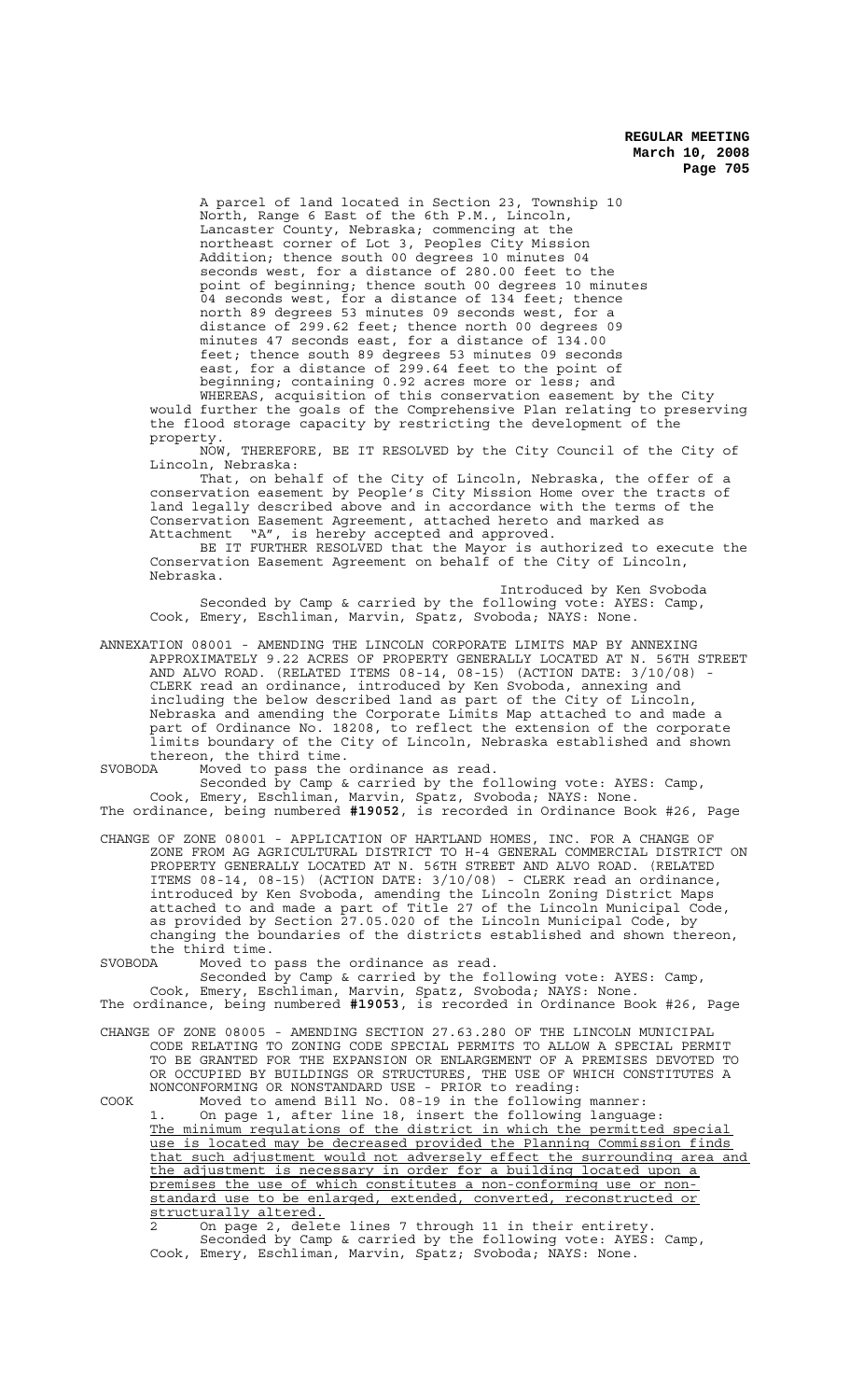CLERK Read an ordinance, introduced by Ken Svoboda, amending Section 27.63.280 of the Lincoln Municipal code relating to Zoning Code Special Permits to allow a special permit to be granted for the expansion or enlargement of a premises devoted to or occupied by buildings or structures, the use of which constitutes a nonconforming or nonstandard use, and repealing Section 27.63.280 of the Lincoln Municipal Code as hitherto existing, the third time.<br>SVORODA Moved to pass the ordinance

Moved to pass the ordinance as amended.

Seconded by Camp & carried by the following vote: AYES: Camp, Cook, Emery, Eschliman, Marvin, Spatz, Svoboda; NAYS: None. The ordinance, being numbered **#19054**, is recorded in Ordinance Book #26, Page

CHANGE OF ZONE 08002 - APPLICATION OF OLDERBAK ENTERPRISES NORTH, LLC AND FOSTER INVESTMENT, LLC FOR A CHANGE OF ZONE FROM R-2 RESIDENTIAL DISTRICT TO B-1 LOCAL BUSINESS DISTRICT ON PROPERTY GENERALLY LOCATED AT THE NORTHWEST CORNER OF S.W. 6TH STREET AND WEST A STREET - CLERK read an ordinance, introduced by Ken Svoboda, amending the Lincoln Zoning District Maps attached to and made a part of Title 27 of the Lincoln Municipal Code, as provided by Section 27.05.020 of the Lincoln Municipal Code, by changing the boundaries of the districts established and shown thereon, the third time.

SVOBODA Moved to pass the ordinance as read.

Seconded by Camp & carried by the following vote: AYES: Camp, Cook, Emery, Eschliman, Marvin, Spatz, Svoboda; NAYS: None. The ordinance, being numbered **#19055**, is recorded in Ordinance Book #26, Page

CHANGE OF ZONE 08004 - APPLICATION OF OLDERBAK ENTERPRISES NORTH, LLC FOR A CHANGE OF ZONE FROM R-T RESIDENTIAL TRANSITION DISTRICT BUSINESS DISTRICT ON PROPERTY GENERALLY LOCATED AT N. 48TH STREET AND HARTLEY STREET - CLERK read an ordinance, introduced by Ken Svoboda, amending the Lincoln Zoning District Maps attached to and made a part of Title 27 of the Lincoln Municipal Code, by changing the boundaries of the districts established and shown thereon, the third time.<br>SVOBODA Moved to pass the ordinance as read.

SVOBODA Moved to pass the ordinance as read. Seconded by Camp & carried by the following vote: AYES: Camp, Cook, Emery, Eschliman, Marvin, Spatz, Svoboda; NAYS: None.

The ordinance, being numbered **#19056**, is recorded in Ordinance Book #26, Page

ADOPTING THE SUPPLEMENTS TO THE LINCOLN MUNICIPAL CODE DATED JUNE, 2007 AND DECEMBER, 2007 AS PART OF THE OFFICIAL LINCOLN MUNICIPAL CODE - CLERK read an ordinance, introduced by Ken Svoboda, adopting the supplements to the Lincoln Municipal Code dated June 2007 and December 2007 as part of the official Lincoln Municipal Code, the third time.<br>SVOBODA Moved to pass the ordinance as read.

SVOBODA Moved to pass the ordinance as read.

Seconded by Camp & carried by the following vote: AYES: Camp, Cook, Emery, Eschliman, Marvin, Spatz, Svoboda; NAYS: None. The ordinance, being numbered **#19057**, is recorded in Ordinance Book #26, Page

DIRECTING SUBMITTAL TO THE QUALIFIED ELECTORS OF THE CITY A PROPOSED CHARTER AMENDMENT AMENDING ARTICLE VII, SECTION 5 RELATING TO CONFLICTS OF INTEREST TO PROHIBIT ELECTED OFFICIALS AND DEPARTMENT DIRECTORS FROM ENTERING INTO CONTRACTS WITH THE CITY EITHER INDIVIDUALLY OR THROUGH A BUSINESS IN WHICH HE OR SHE HAS A DIRECT OR INDIRECT OWNERSHIP INTEREST AND TO REQUIRE THAT A DECLARATION OF A CONFLICT OF INTEREST MUST BE RECORDED IN THE MINUTES OF THE MEETING WHEN SO DECLARED; TO CLARIFY THAT UNFULFILLED PORTIONS OF CONTRACTS IN VIOLATION OF THE CONFLICT OF INTEREST PROVISIONS MAY BE VOIDED BY THE MAYOR OR CITY COUNCIL; AND TO GENDER NEUTRALIZE THE EXISTING LANGUAGE - PRIOR to reading:

COOK Moved to amend No. 6, Bill No. 08R-64, in the following manner: (a) On page 1, line 6, delete the word "primary" and insert in lieu thereof the word general.

- (b) On page 1, line  $6$ , delete the date "13<sup>th</sup> day of May" and insert in lieu thereof the date  $4^{th}$  day of November.
- (c) On page 3, line 10, delete the word "primary" and insert in lieu thereof the word general.
- (d) On page 3, lines  $\overline{10}$  and 11, delete the date "13<sup>th</sup> day of May" and insert in lieu thereof the date  $4^{th}$  day of November. Seconded by Emery & carried by the following vote: AYES: Cook,

Emery, Marvin, Spatz; NAYS: Camp, Eschliman, Svoboda. MARVIN Moved to amend No. 5, Bill No. 08R-64, by inserting on page 1,

line 21, after the word "has", the following phrase: "more than a five percent".

Seconded by Cook & **LOST** by the following vote: AYES: Cook, Emery, Marvin; NAYS: Camp, Eschliman, Spatz, Svoboda.

CLERK Read the following resolution, introduced by Ken Svoboda and moved by Spatz, who moved its adoption: Seconded by Cook & carried by the following vote: AYES: Cook,

Emery, Marvin; NAYS: Camp, Eschliman, Spatz, Svoboda.

The resolution, having **LOST**, was assigned the File **#38-4564** & was placed on file in the Office of the City Clerk.